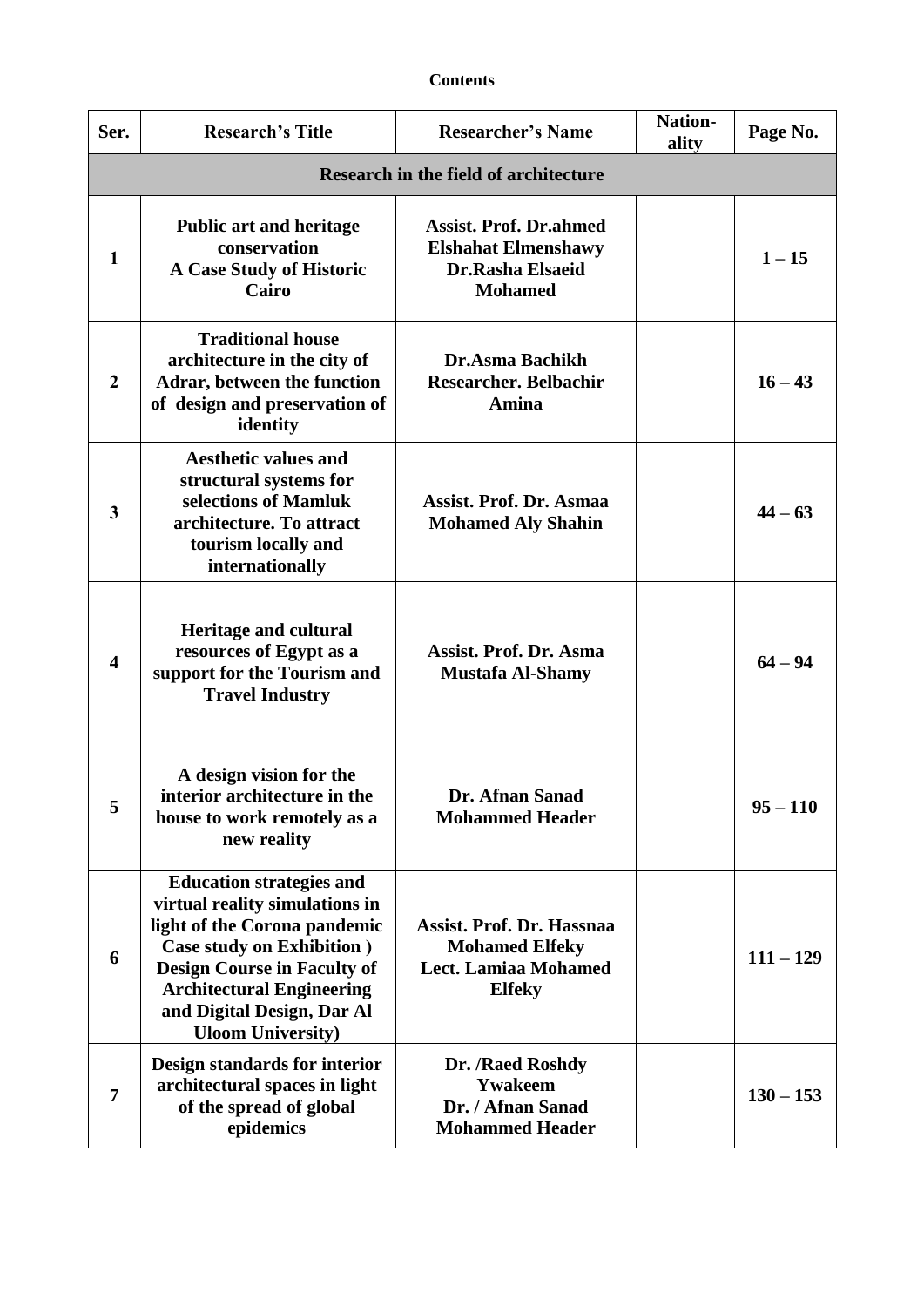| 8  | <b>Interactive Inner Space of</b><br>architectural heritage<br>Buildings & its Impact on<br><b>Tourist Attraction</b>                                                                | Dr / Ruqaia Ahmed<br><b>Elbeshihy</b>                                                              | $154 - 174$ |
|----|--------------------------------------------------------------------------------------------------------------------------------------------------------------------------------------|----------------------------------------------------------------------------------------------------|-------------|
| 9  | Our sustainable architecture:<br>towards the activation of the<br>image of a new architecture<br>with characteristics of the<br>inherited architecture                               | <b>Assist. Prof. Dr. Zainab</b><br><b>Kunduz Ghorbal</b>                                           | $175 - 200$ |
| 10 | Preserving and valuing the<br>local heritage through the<br>role of cultural and tourism<br>associations in the Beni<br><b>Ourtilane region (Algéria)</b>                            | Lect. Prof. Dr. Kezzar<br><b>Mohammed Akli</b><br><b>Assist. Prof. Messouadi</b><br><b>Sofiane</b> | $201 - 219$ |
| 11 | A new perspective on<br>designing tourist storefronts<br>through the philosophy of<br>Islamic architectural<br>vocabulary<br>An applied study of a)<br>restaurant facade and a café) | Dr. Mahmoud Mohamed<br><b>Al-Shahat Abdel-Metwally</b>                                             | $220 - 245$ |
| 12 | The role of environmental<br>design in confirming identity<br>in urban areas and<br>protecting them from<br>randomness                                                               | <b>Assist. Prof.Dr. Maha</b><br>Ramadan                                                            | $246 - 262$ |
| 13 | <b>Green Construction</b><br><b>Materials Towards</b><br><b>Environmental Desert</b><br><b>Buildings</b>                                                                             | Associ. Prof. Dr. Mai<br><b>Wahba Mohamed Madkour</b>                                              | $263 - 296$ |
| 14 | <b>The Methodology of Smart</b><br><b>Kinetic Designs in the</b><br><b>Interior Architecture of</b><br><b>Residential Spaces</b>                                                     | Associ. Prof. Dr. Hala<br><b>Mohamed Hassanein</b>                                                 | $297 - 323$ |
| 15 | <b>Employing Written</b><br><b>Inscriptions in Recent</b><br><b>Mosques Architecture in</b><br>Egypt                                                                                 | Dr. Heba Mohamed Gomaa<br><b>Mohamed</b>                                                           | $324 - 344$ |
| 16 | <b>Employing Islamic Heritage</b><br>in the Interior Design of<br><b>Tourism Facilities in the</b><br><b>Arab World</b>                                                              | Dr. Hadeer Mostafa Ahmad<br><b>Khamees</b>                                                         | $345 - 362$ |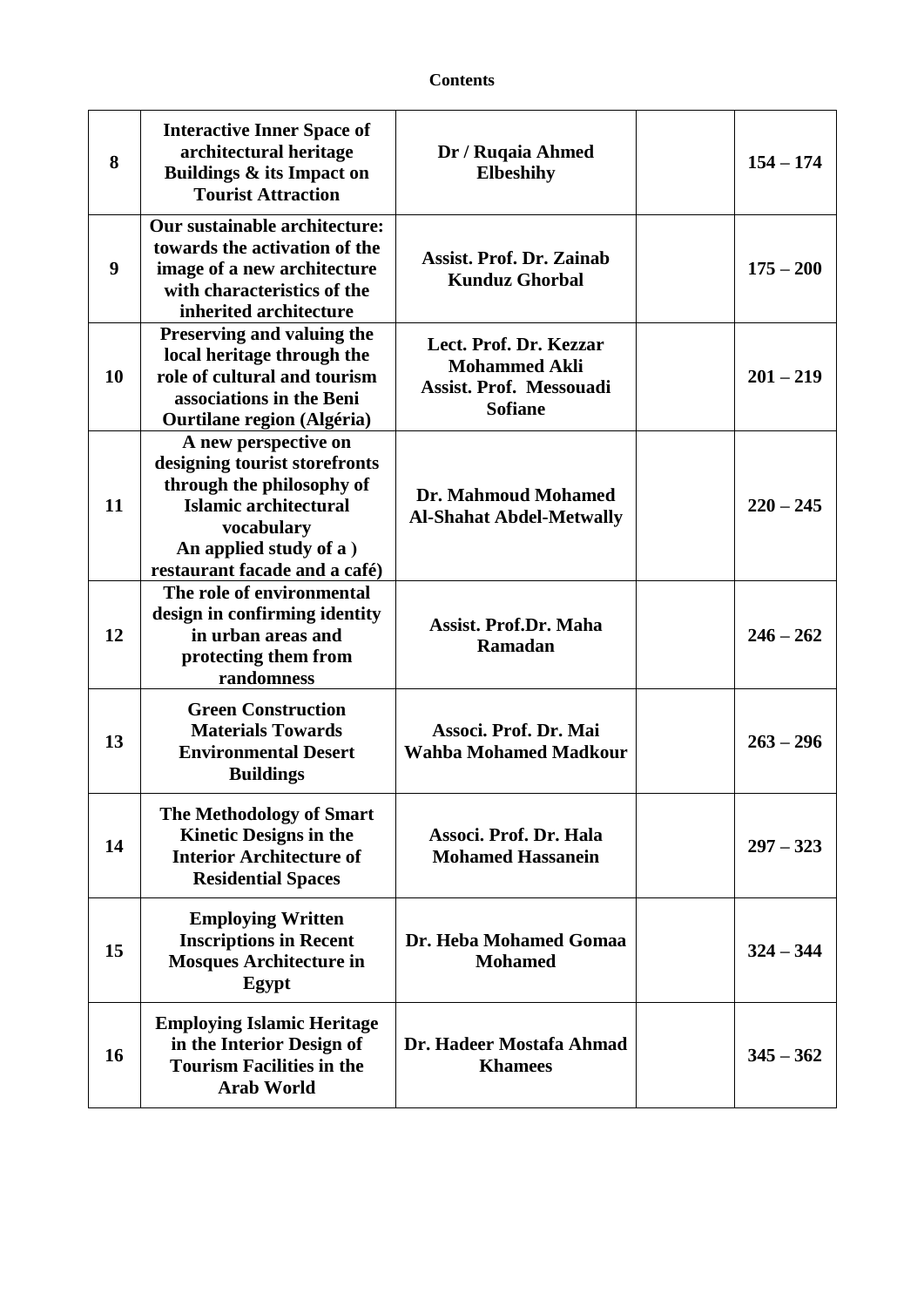| 17 | <b>Architecture Education in</b><br>(COVID-19) Pandemic                                                                                                | Dr. Ahmed M. Selim                                          | Egypt | 363-381     |
|----|--------------------------------------------------------------------------------------------------------------------------------------------------------|-------------------------------------------------------------|-------|-------------|
| 18 | <b>Analytic Study for (Online</b><br><b>Learning for Building</b><br><b>Construction Courses</b>                                                       | Dr. Alaa Abdelhamid<br><b>Elmanzlawi</b>                    | Egypt | $382 - 401$ |
| 19 | To Activate the Role of Slum<br><b>Tourism in The</b><br><b>Rehabilitation of the Eastern</b><br><b>Necropolis, Old Cairo, Egypt</b>                   | Associ. Prof. Dr. Amira<br><b>Fawzy Helmy Almaz</b>         | Egypt | $402 - 416$ |
| 20 | Using virtual platforms in<br><b>Architectural Education to</b><br>manage covid-19 An applied<br>study at Horus University-<br>Egypt                   | Dr. Islam Rafaat Mohamed                                    | Egypt | $417 - 437$ |
| 21 | <b>Integration between</b><br>sustainable architecture and<br>Islamic heritage in Egypt's<br>tourism facilities                                        | Dr. Riham Salah Mohamed                                     | Egypt | $438 - 456$ |
| 22 | <b>Towards new policies and</b><br>strategies for management<br>and conservation of cultural<br>tourism in Egypt- Case<br><b>Study: El-Fayoum City</b> | Dr. Eman Mohamed<br><b>Alhawty</b>                          | Egypt | $457 - 470$ |
| 23 | <b>Studying the Correlation</b><br>between Social Behavior and<br><b>Urban Development for</b><br><b>Tribal Residential</b><br><b>Communities</b>      | Dr. Medhat Samra                                            | Egypt | 471 - 489   |
|    |                                                                                                                                                        | <b>Research in the field of arts</b>                        |       |             |
| 24 | Typography and its role in<br>enriching the form in<br>advertising design                                                                              | Dr. Ahmed Sayed<br>Hamouda                                  | Egypt | $490 - 513$ |
| 25 | <b>Technological development of</b><br>special lighting effects devices<br>and their role in the modern<br>digital TV picture                          | <b>Assist. Prof. Dr. Ahmed</b><br><b>Abdel Azem Mahmoud</b> |       | $514 - 534$ |
| 26 | The Art of Comics and the<br><b>Drama of the Graphic</b><br><b>Processing for the Heritage</b><br><b>Text "SHARAZ-De"</b>                              | Dr. Ahmed Mohamed<br><b>Mahmoud Ahmed Shehata</b>           |       | $535 - 563$ |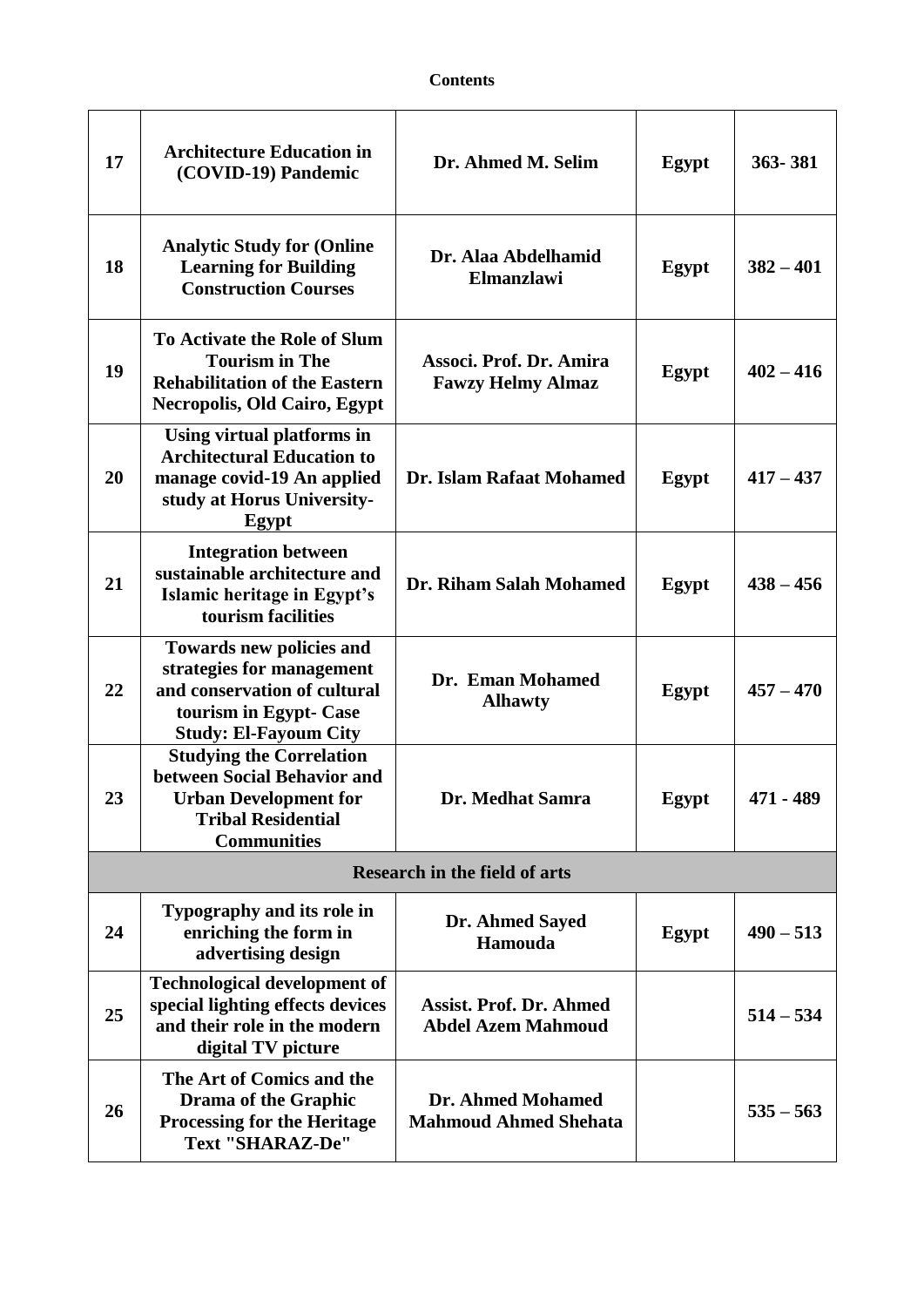| 27 | Developing the skills of<br>female home economics<br>students in artistic works by<br>using technological media                                                                       | Dr. Islam Gomaa Khalaf                                                                                                                 | $564 - 580$ |
|----|---------------------------------------------------------------------------------------------------------------------------------------------------------------------------------------|----------------------------------------------------------------------------------------------------------------------------------------|-------------|
| 28 | Utilizing the (emoji) icon to<br>express the emotion of youth<br>in creating textile weaving                                                                                          | Assist. Prof. Dr. Asma<br><b>Mohammad Mahmoud</b><br><b>Khattab</b>                                                                    | $581 - 604$ |
| 29 | An innovative vision for<br>plastic potentials of<br>decoupage art to enrich<br>painting                                                                                              | <b>Assist.Prof.Dr. Amany</b><br><b>Ibrahim Ibrahim Farghal</b>                                                                         | $605 - 622$ |
| 30 | <b>Employing digital media</b><br>trends as a communication<br>strategy for designing<br>advertising campaign<br>(A case study on advertising<br>campaigns in the Egyptian<br>market) | <b>Assist. Prof. Dr. Amal</b><br><b>Muhammad Hassanein</b><br><b>Serag</b><br><b>Assist. Prof. Dr. Wissam</b><br><b>Mustafa Clinic</b> | $623 - 644$ |
| 31 | <b>Role of the Digital Revolution</b><br>in the Interactive<br><b>Relationship Between Artist</b><br>and Recipient                                                                    | Associ. Prof. Dr. Omniah<br><b>Hamed Mohamad Sakr</b>                                                                                  | $645 - 659$ |
| 32 | <b>Interactive digital</b><br>technologies in designing<br>interactive furniture<br>accessories with an Islamic<br>character "A design study for<br>a hotel room"                     | Dr. Omnia Magdy Abdel<br><b>Aziz Mohamed</b><br>Dr. Nahla Hassan Ali<br><b>Hussein</b>                                                 | $660 - 679$ |
| 33 | <b>Applications of</b><br>nanotechnology in production<br>of smart sportswear                                                                                                         | <b>Assist. Prof. Dr. Eman</b><br><b>Raafat Saad</b>                                                                                    | $680 - 694$ |
| 34 | "The effect of color and<br>design on the child's behavior<br>and the development of his<br>skills through application to<br>the furnishing fabrics of<br>children's bedrooms'        | Dr. Iman Salah Hamid<br><b>Mohamed</b>                                                                                                 | $695 - 719$ |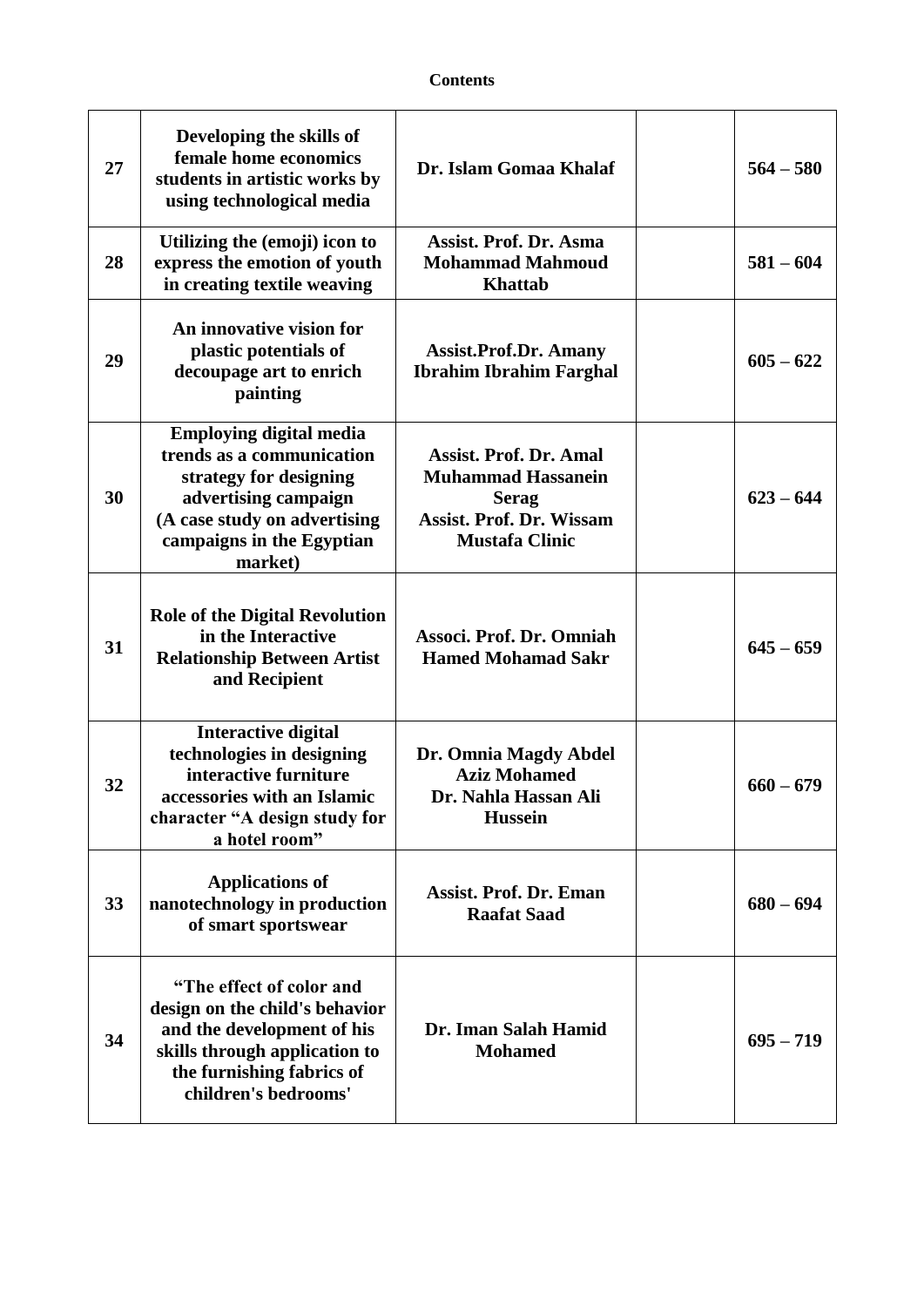| 35 | A proposal to design an<br>interactive e-book to teach<br>art college students theories<br>of color                                                                    | Prof. Iman Ali<br><b>Prof. Fatima Farouk</b><br><b>Darwish Yousry</b>                                    | $720 - 741$ |
|----|------------------------------------------------------------------------------------------------------------------------------------------------------------------------|----------------------------------------------------------------------------------------------------------|-------------|
| 36 | <b>Comparing the effect of</b><br><b>Coating polyester Fabric with</b><br><b>Silver Nanoparticles (AgNPs)</b><br>on gymnastics costume<br><b>Functional Properties</b> | <b>Researcher / Iman</b><br><b>Muhammad Mustafa</b><br><b>Ghanem</b>                                     | $742 - 755$ |
| 37 | The spiral shape in nature<br>and its relationship to the<br><b>Fibonacci sequence and the</b><br>golden ratio as an input to the<br>teaching of the Metal artifact    | <b>Assist. Prof. Dr. Eman</b><br><b>Mostafa Ibrahim Rehan</b>                                            | $756 - 781$ |
| 38 | Design of visual identity of<br><b>Electronic Video Games and</b><br>its effect on the audience                                                                        | <b>Assist. Prof. Dr. Einas</b><br><b>Samir Mohamed Helmy</b>                                             | $782 - 807$ |
| 39 | The effect of plastic<br>formulations of different<br>materials on aesthetic values<br>For contemporary weave<br>ornaments                                             | Assist. Prof. Dr. Basma Ali<br><b>Zalat</b>                                                              | $808 - 818$ |
| 40 | The technological and plastic<br>values of the prayer niche                                                                                                            | <b>Researcher. Taghrid Abdel-</b><br><b>Hamed Mohamed Abdel-</b><br>Razik.                               | $819 - 841$ |
| 41 | <b>Employing children's</b><br>creativity in designing<br>advertisements directed at<br>them                                                                           | Dr. Doaa Ahmed Mohamed<br><b>El Mantawy</b>                                                              | $842 - 855$ |
| 42 | A future vision for developing<br>eco-tourism (natural<br>reserves) in view of industrial<br>design                                                                    | <b>Assist. Prof. Dr. Gehan</b><br><b>Fouad Mohamed Mahmoud</b>                                           | $856 - 877$ |
| 43 | Designing electronic games to<br>enrich the learning process                                                                                                           | <b>Assistant Lecturer. Doaa</b><br><b>Hamdy Abd El Hamid</b><br><b>Bahnasy</b>                           | $878 - 896$ |
| 44 | <b>Function and</b><br><b>Experimentation of Textile</b><br><b>Printing Design using</b><br><b>Character and Place in</b><br><b>Egyptian Movie Poster</b>              | Associ. Prof. Dr. Dina<br><b>Ahmed Nafady</b><br><b>Assist. Prof. Dr. Neven</b><br><b>Farouq Hussein</b> | $897 - 917$ |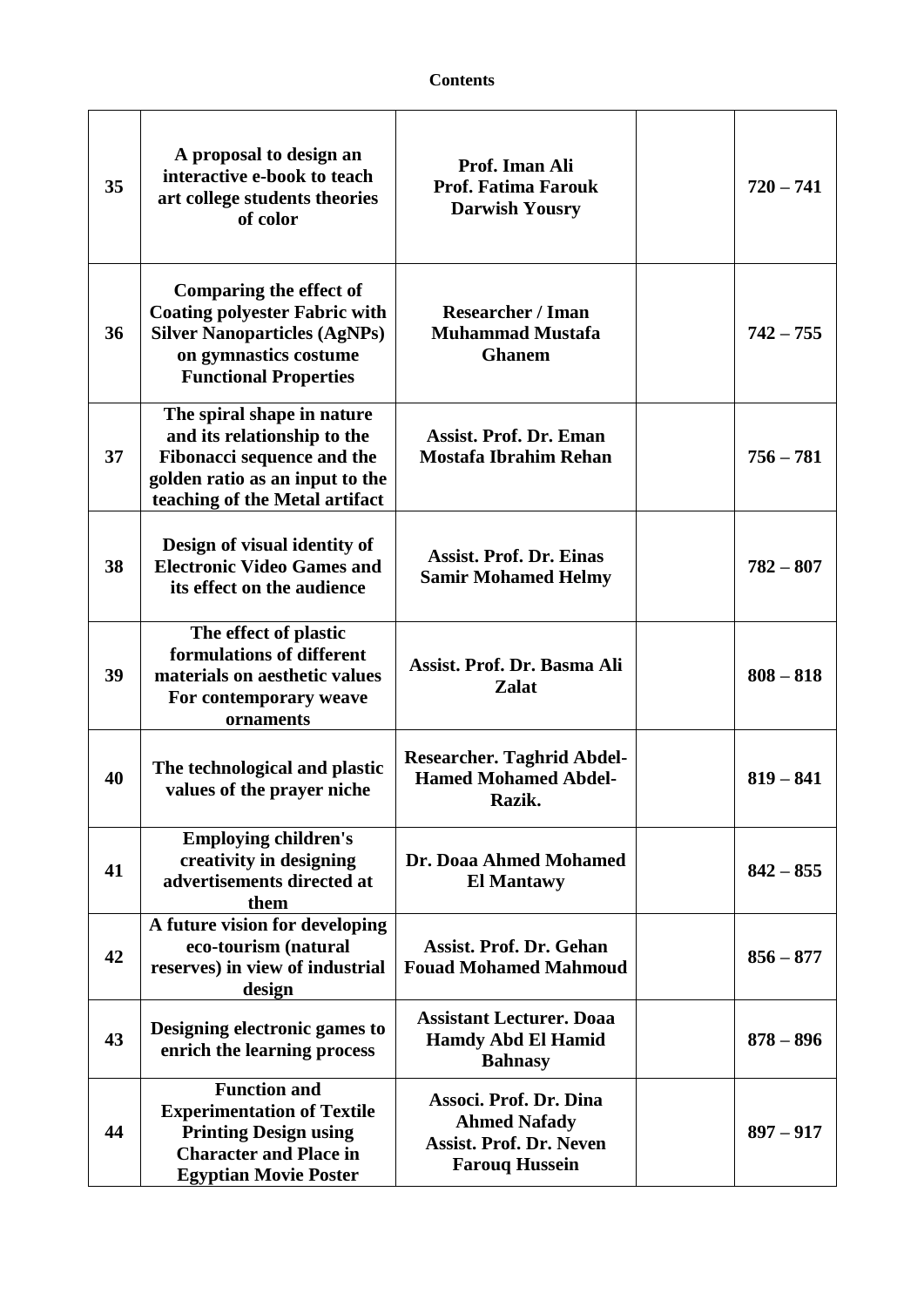| 45 | The role of gamification in<br>achieving persuasion for the<br>recipient of the interactive<br>advertisement                                                    | Dr. Rania Mamdoh<br><b>Mahmod Gber</b>                   | $918 - 930$      |
|----|-----------------------------------------------------------------------------------------------------------------------------------------------------------------|----------------------------------------------------------|------------------|
| 46 | <b>Expressive Spontaneity in the</b><br><b>Textiles of Al-Haraneyah</b><br><b>Village</b>                                                                       | Dr. Rabab Mohamed<br><b>Ahmed Hassan El Henri</b>        | $931 - 950$      |
| 47 | To benefit from the value of<br>repetition using technological<br>mediums in creating designs<br>from previous Textile<br>hangings for postgraduate<br>students | Dr. Rehab Ahmed Zaki                                     | $951 - 966$      |
| 48 | The role of the printmaking<br>in preserving the identity and<br>facing future conditions and<br>challenges                                                     | Dr. Rehab Basiony Ismail<br><b>El shahed</b>             | $967 - 985$      |
| 49 | <b>Elements of folk art an</b><br>important source of the<br>realization of the aesthetic<br>values of printed fabrics to<br>enrich small industries            | Dr. Rasha Ragab Ibrahim<br><b>Hussein</b>                | $986 - 1006$     |
| 50 | <b>Pairing between silhouettes</b><br>and multiple levels in<br>weaving                                                                                         | Dr. Radwa Ibrahim<br><b>Zakaria</b>                      | $1007 -$<br>1028 |
| 51 | The impact of social changes<br>on digital advertising                                                                                                          | Associ. Prof. Dr. Reham<br><b>Mohamed Fahim Elgindy</b>  | $1029 -$<br>1048 |
| 52 | The positive and vital role of<br>insulation materials as a<br>strategic component of<br>interior design technology                                             | Assist. Prof. Dr. Zakaria<br><b>Sayed Saeed Ibraheem</b> | $1049 -$<br>1069 |
| 53 | The effective use of kinetic<br>energy paths in the design of<br>windows display                                                                                | Dr. Sally Esmail Eraky<br>Dr. Noha Hassan Ahmed          | $1070 -$<br>1091 |
| 54 | <b>The Role of Environmental</b><br>and Cultural Standards in<br><b>Achieving the Competitive</b><br><b>Advantage of Exported</b><br><b>Egyptian Furniture</b>  | Dr. Shaimaa Samir Fahmy<br><b>Mohammad</b>               | $1092 -$<br>1112 |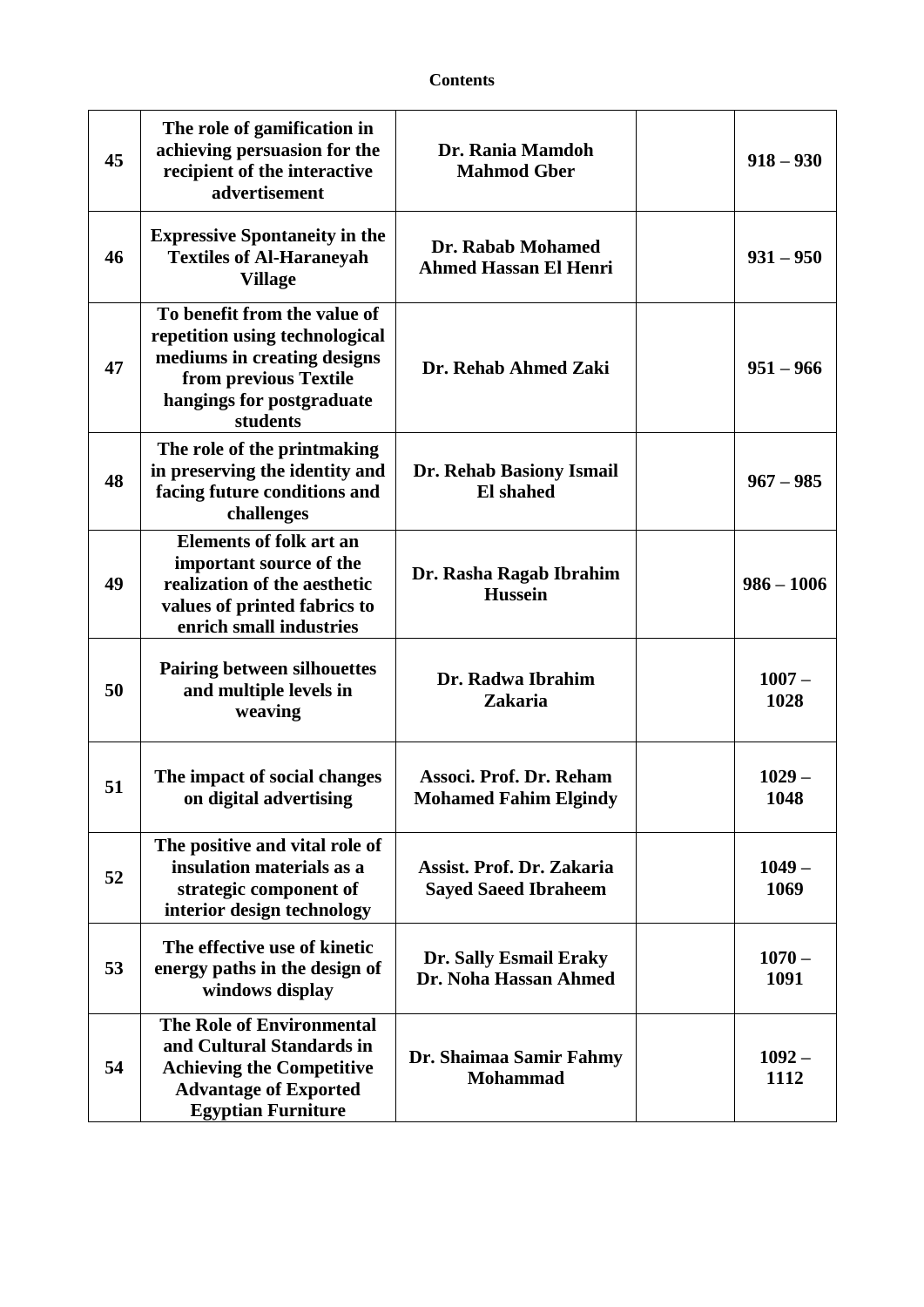| 55 | Aesthetic values in the studio<br>ceramics of Garagus as a<br>model for Small Projects<br>development                                                                                           | <b>Assist. Prof. Dr. Diaa Eldin</b><br><b>Daoud</b>                                                                            | $1113 -$<br>1125 |
|----|-------------------------------------------------------------------------------------------------------------------------------------------------------------------------------------------------|--------------------------------------------------------------------------------------------------------------------------------|------------------|
| 56 | <b>Investment of Date Palm</b><br><b>Trimming Waste to Build a</b><br><b>Modern Environmental</b><br><b>Morphology of Interior</b><br><b>Design and Furniture</b>                               | Prof. Adel Adly Ibrahim<br><b>Assist. Lect. Reham Ehab</b><br><b>Khalil</b>                                                    | $1126 -$<br>1146 |
| 57 | <b>Innovative of modern artistic</b><br><b>Techniques Developed from</b><br>Pharaonic geometrical nets to<br>create textile hangings for<br>hotels characterized by<br>modern culture           | Prof. Abla Kamal al-Din<br><b>Tawfiq</b><br><b>Prof. Mervat Abdel Fattah</b><br><b>Abu Al-Enein</b>                            | $1147 -$<br>1162 |
| 58 | <b>Movement and its</b><br>relationship to the perception<br>of the contemporary ceramic<br>form                                                                                                | <b>Assist. Prof. Dr. Abeer</b><br><b>Saad Hamad Al-Mogren</b>                                                                  | $1163 -$<br>1184 |
| 59 | <b>Technological innovations in</b><br>photography and their role in<br>documenting monuments<br>through designing electronic<br>tours for artistic inheritance<br>via social networking sites. | Associ. Prof. Dr. Amr<br><b>Mohamed Galal Mohamed</b>                                                                          | $1185 -$<br>1200 |
| 60 | <b>Aesthetics of the expression</b><br>of depth in both ancient<br><b>Egyptian and Islamic</b><br>painting (Comparison<br>analytic study)                                                       | <b>Assist. Prof. Dr. Ghada</b><br><b>Amin Ramadan</b>                                                                          | $1201 -$<br>1220 |
| 61 | <b>Sustainability in Ancient</b><br><b>Egyptian Architecture</b>                                                                                                                                | Associ. Prof. Dr. Ghada<br><b>Amin Ramdan</b><br>Dr. Ghada Ibrahim<br><b>Researcher Maha Ali</b><br><b>Mohamed El Kaliouby</b> | 1221 –<br>1238   |
| 62 | Psychography of social media<br>platforms, A scientific<br>methodology for designing<br>advertising & stereotyping<br>the perceptual public map                                                 | Dr. Ghada Dessuky<br><b>Elmeadawy</b>                                                                                          | $1239 -$<br>1264 |
| 63 | The effect of Islamic<br>decoration and Elements as a<br>source of positive energy for<br>the internal environment of<br>the home                                                               | Associ. Prof. Dr. Ghada<br><b>Mohamed Fathy Al-</b><br><b>Mosalamy</b>                                                         | $1265 -$<br>1290 |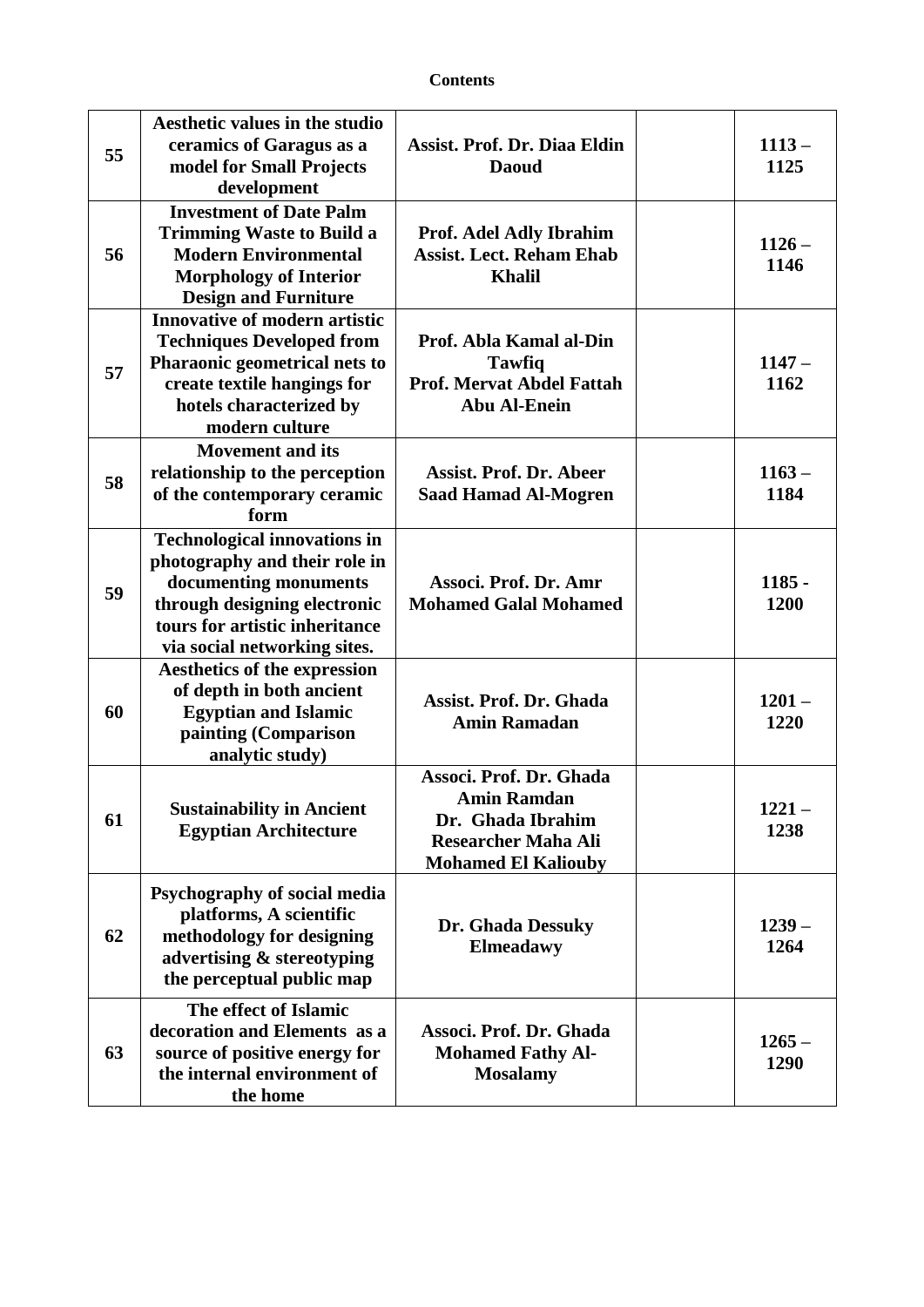| 64 | Textile printing design as an<br>aesthetic value in<br>contemporary African design<br>furniture                                                                                                        | <b>Assist. Prof. Dr. Fatma</b><br><b>Ahmed Mohammed</b><br><b>Hussein</b><br>Assist. Prof. Dr. Noha Ali<br><b>Radwan Mohammed</b><br><b>Soultan</b>                                                     | $1291 -$<br>1306 |
|----|--------------------------------------------------------------------------------------------------------------------------------------------------------------------------------------------------------|---------------------------------------------------------------------------------------------------------------------------------------------------------------------------------------------------------|------------------|
| 65 | "Artistic and Aesthetic<br><b>Values of Ancient Egyptian</b><br><b>Civilization to Reveal Identity</b><br>by Using<br>Sportswear" (Artistic<br><b>Analytical Study)</b>                                | Dr. Kariman Ali Abdul<br>Rahman<br>Dr. Ahmed Fahim Taha Al-<br><b>Barbari</b>                                                                                                                           | $1307 -$<br>1331 |
| 66 | <b>Grasshopper program to</b><br>application of the parametric<br>design trend in creating<br>designs for women printed<br>fabrics                                                                     | <b>Prof. Maisa Fikry Ahmed</b><br><b>El-Sayed</b><br><b>Prof. Talaat Mahmoud</b><br><b>Hassan</b><br>Prof. Amal Abdel Khaleq<br>Awad<br><b>Assist. Lect. Shaima Nabil</b><br><b>Syed Awad Al-Jizawi</b> | $1332 -$<br>1355 |
| 67 | User experience design as a<br>method for applying Design<br>for sustainable behavior in<br>view of the Digital revolution                                                                             | Dr. Magdoline ElSayed<br><b>Hassaneen</b>                                                                                                                                                               | $1356 -$<br>1327 |
| 68 | Developing the language of<br>dialogue System interior<br>design Through connection<br>parameters                                                                                                      | Assist. Prof. Dr.<br><b>Mohammad Hamed Dief-</b><br><b>Allah</b><br>Dr. Rania Ahmed Sayed<br><b>EL</b> qattan                                                                                           | $1373-$<br>1400  |
| 69 | The geometric feature in the<br>system of decoration of the<br>windows of the Ahmed Ibn<br><b>Tulun</b>                                                                                                | <b>Assist. Prof. Dr. Mohamed</b><br><b>Hussein Elsaban</b>                                                                                                                                              | $1401 -$<br>1418 |
| 70 | The role of holographic<br>imaging in dazzling scenes of<br>motion pictures                                                                                                                            | <b>Dr. Mohamed Hussien</b><br><b>Mohamed Eissa</b>                                                                                                                                                      | $1419 -$<br>1435 |
| 71 | Innovation in interior design<br>between the trauma of<br>civilization and the emphasis<br>on identity                                                                                                 | <b>Assist. Prof. Dr. Mahmoud</b><br><b>Ahmed Hassan Elkouriny</b>                                                                                                                                       | $1436 -$<br>1448 |
| 72 | <b>Electromagnetic waves and</b><br>their impact on the<br>advancement of devices and<br>equipment technology using<br>remote sensing technology,<br>and the application of self-<br>control momentum" | Dr. Mahmoud Ahmad<br><b>Mahmoud Ahmad Nafea</b>                                                                                                                                                         | $1449 -$<br>1469 |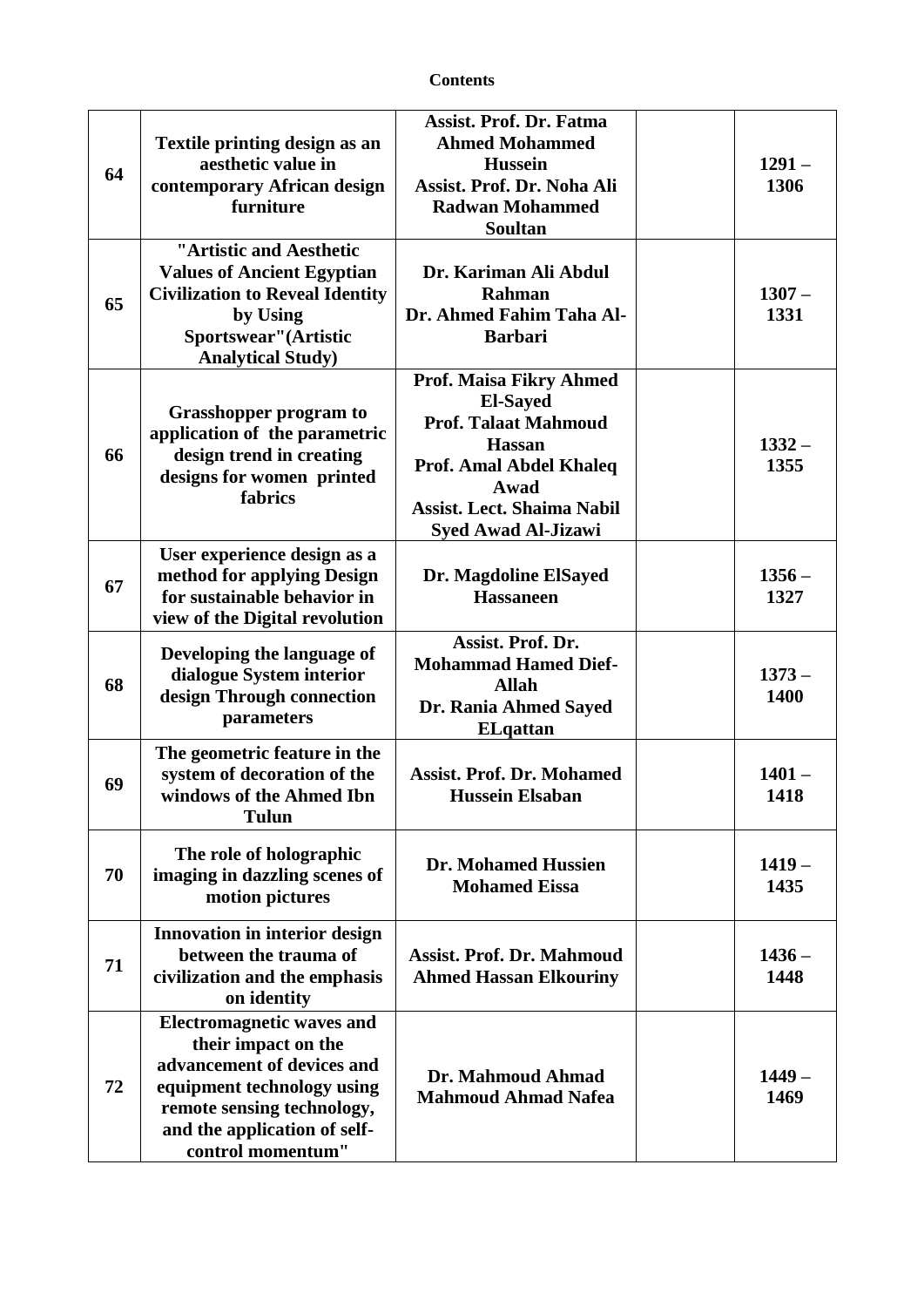| 73 | The role of photographic<br>special effects in producing<br>an artistic image                                                                                                         | Dr. Maryam Mohamed<br><b>Mohamed Hassan</b>                                                                              | $1470 -$<br>1491 |
|----|---------------------------------------------------------------------------------------------------------------------------------------------------------------------------------------|--------------------------------------------------------------------------------------------------------------------------|------------------|
| 74 | The effect of interior design<br>dimensions on historical<br>buildings<br>(Case study of the Baron's<br>Palace in Cairo)                                                              | Dr. Merihan Mohamed<br><b>Yahya Mahmoud</b>                                                                              | $1492 -$<br>1511 |
| 75 | The effectiveness of using<br>peer teaching strategy in<br>teaching<br><b>Book design Course and its</b><br>impact on students                                                        | <b>Assist. Prof. Dr. Menna</b><br><b>Sameh Abohashema</b><br><b>Assist. Prof. Dr. Hanan</b><br><b>Abdelraof Hassanin</b> | $1512 -$<br>1526 |
| 76 | <b>Heritage Protection Methods</b><br><b>And Semantics In The</b><br><b>Advertising Design</b>                                                                                        | <b>Assist. Prof. Dr. Mona Abd</b><br>El Aziz Hassan Abd Allah                                                            | $1527 -$<br>1565 |
| 77 | Assemblage and its role in<br>enriching the creative vision<br>of the Mural painter                                                                                                   | <b>Assist. Prof. Dr. Mona</b><br><b>Mostafa Aliouh</b>                                                                   | $1566 -$<br>1593 |
| 78 | <b>Egyptian identity as a</b><br>creative source of<br>promotional advertising<br>campaigns (Experimental<br>study to announce the<br>opening of the Great<br><b>Egyptian Museum)</b> | Associ. Prof. Dr. Mona<br><b>Ibrahim Abdel Rahim</b>                                                                     | $1594 -$<br>1617 |
| 79 | The role of social media in<br>spreading Plastic arts<br>through designing and<br>marketing printed fabrics<br>and fashion for ladies                                                 | Associ. Prof. Dr. Mona<br><b>Mohamed Adel Elnahas</b>                                                                    | $1618 -$<br>1648 |
| 80 | <b>Modern Techniques to Prove</b><br><b>Ownership of Digital</b><br><b>Artworks</b>                                                                                                   | Dr. Mohrah Hamed<br><b>Mohamad Sakr</b>                                                                                  | $1649-$<br>1664  |
| 81 | The communication<br>dimensions of using social<br>media platforms for brand<br>heritage revival advertising<br>campaigns                                                             | Dr. Nancy Abdalla<br><b>Mohmed Fakhry</b>                                                                                | $1665 -$<br>1684 |
| 82 | The philosophy of the<br>traditional composition of the<br>triangle and Its Role in the<br>rooting of the Egyptian<br>identity of interior design and<br>contemporary furniture       | Dr. Naglaa Ezzat Ahmed<br><b>Mahmoud</b>                                                                                 | $1685 -$<br>1706 |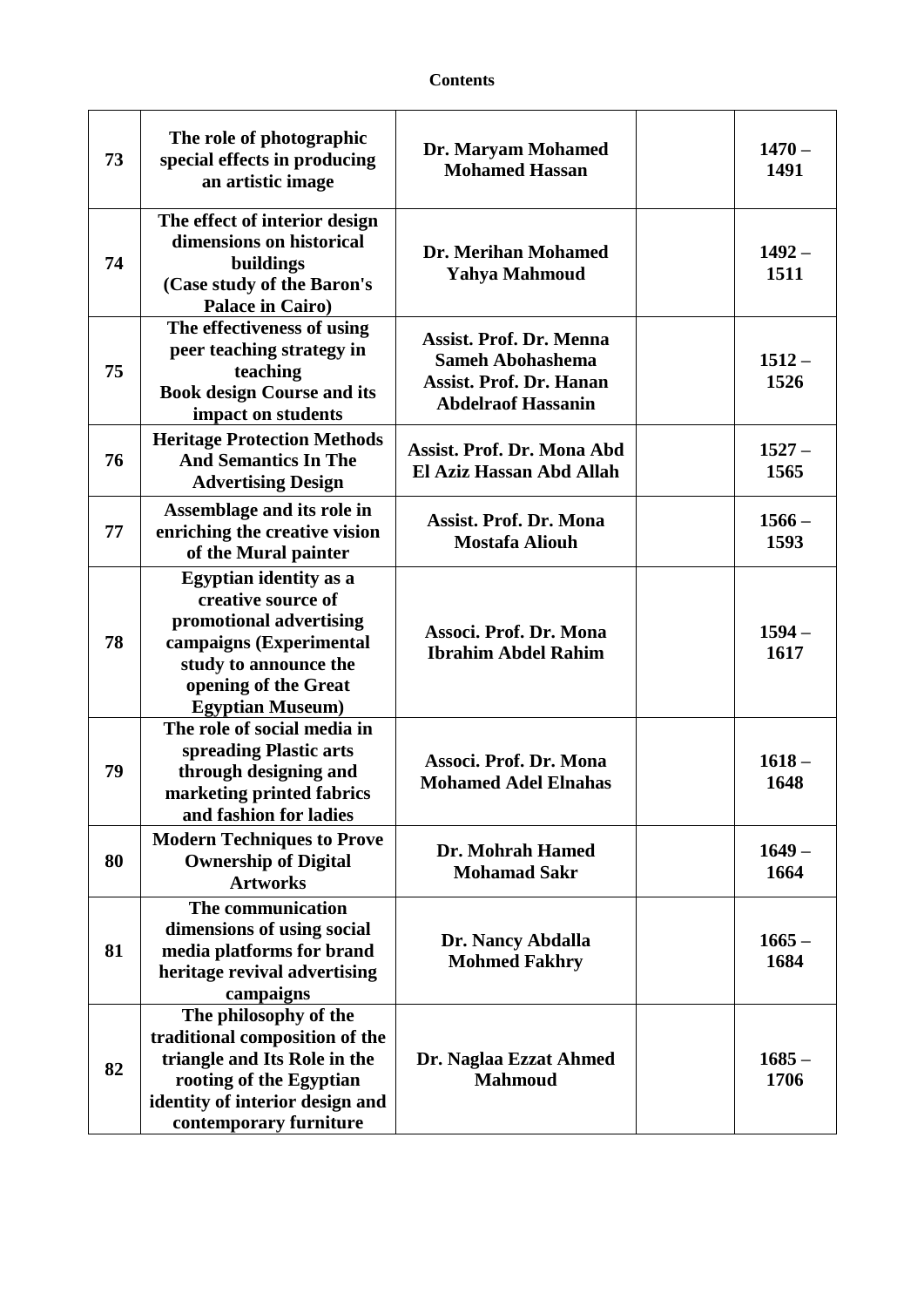| 83 | <b>Figure Structural systems</b><br>analysis of King<br><b>Tutankhamun's Holdings to</b><br>enrich the design of<br>contemporary Egyptian<br>jewelry                     | Associ. Prof. Dr. Noha<br><b>Hosien Ahmed Foda</b>                                 |       | $1707 -$<br>1720 |
|----|--------------------------------------------------------------------------------------------------------------------------------------------------------------------------|------------------------------------------------------------------------------------|-------|------------------|
| 84 | Publicity and identification of<br>official institutions by<br>creating cartoon characters<br>for their employees                                                        | Dr. Nevean Mohammed<br><b>Hassan Mohammed Abd</b><br><b>Elaziz</b>                 |       | $1721 -$<br>1741 |
| 85 | <b>Cultural industries and their</b><br>impact on interior design                                                                                                        | Assist. Prof. Dr. Hala Salah<br><b>Hamed</b>                                       |       | $1742 -$<br>1757 |
| 86 | <b>Sustainable Landscape</b><br><b>Design in Historic Areas</b>                                                                                                          | <b>Assist. Prof. Dr. Heba</b><br><b>Tullah Osman Abd</b><br><b>Elrahim Zohny</b>   |       | 1758-<br>1774    |
| 87 | The effect of "design for<br>happiness" on quality of life<br>in workplaces                                                                                              | Dr. Heba Eissa Abdel-<br>Hamid                                                     |       | $1775 -$<br>1793 |
| 88 | <b>Technical methods of Fatimid</b><br>ceramics and their role in<br>establishing small projects                                                                         | Dr. Hind Gamal Ibrahim<br><b>Bakri</b>                                             |       | $1794-$<br>1811  |
| 89 | <b>Responsible Designer In View</b><br>of The Ethics of Interior<br><b>Design</b>                                                                                        | Dr. Wael Mohammed<br><b>Kamel El Sayed</b>                                         |       | $1812 -$<br>1842 |
| 90 | Novel designs inspired from<br>traditional crafts in Jazan<br>region and their effect on<br>developing handicraft<br>tourism in Saudi Arabia<br>kingdom.                 | Prof. Wadeea Abd Allah<br><b>Boker</b><br>Dr. Asmaa Abd Al-Aziz<br><b>Almoslem</b> |       | $1843 -$<br>1860 |
| 91 | <b>Methodology for applying</b><br>design thinking to design<br>glass tableware supplements                                                                              | Dr. Walaa Hamed<br><b>Mohamed Hamza</b>                                            |       | $1861 -$<br>1880 |
| 92 | <b>The Production of kilim</b><br>fabrics in mass production on<br>shuttle-less looms, and giving<br>them the appearance of<br>handcraft.                                | Dr. Ahmed M. Salah<br>Dr. Abeer Ragheb El-<br><b>Etriby</b>                        | Egypt | $1881 -$<br>1899 |
| 93 | <b>Accessible Museums'</b><br><b>Facilities for Visually</b><br><b>Impaired Visitors</b><br><b>Applicable Project in the</b><br><b>Museum of Islamic Art in</b><br>Cairo | Dr. Ahmed Mohammed M.<br><b>Abdelrazik</b>                                         | Egypt | $1900 -$<br>1912 |
| 94 | Islamic Heritage as a<br><b>Framework for Creating</b><br><b>Sustainable Art work</b>                                                                                    | Dr. Asmaa Elnawawy<br>Dr. Ragia Belal                                              | Egypt | $1913 -$<br>1930 |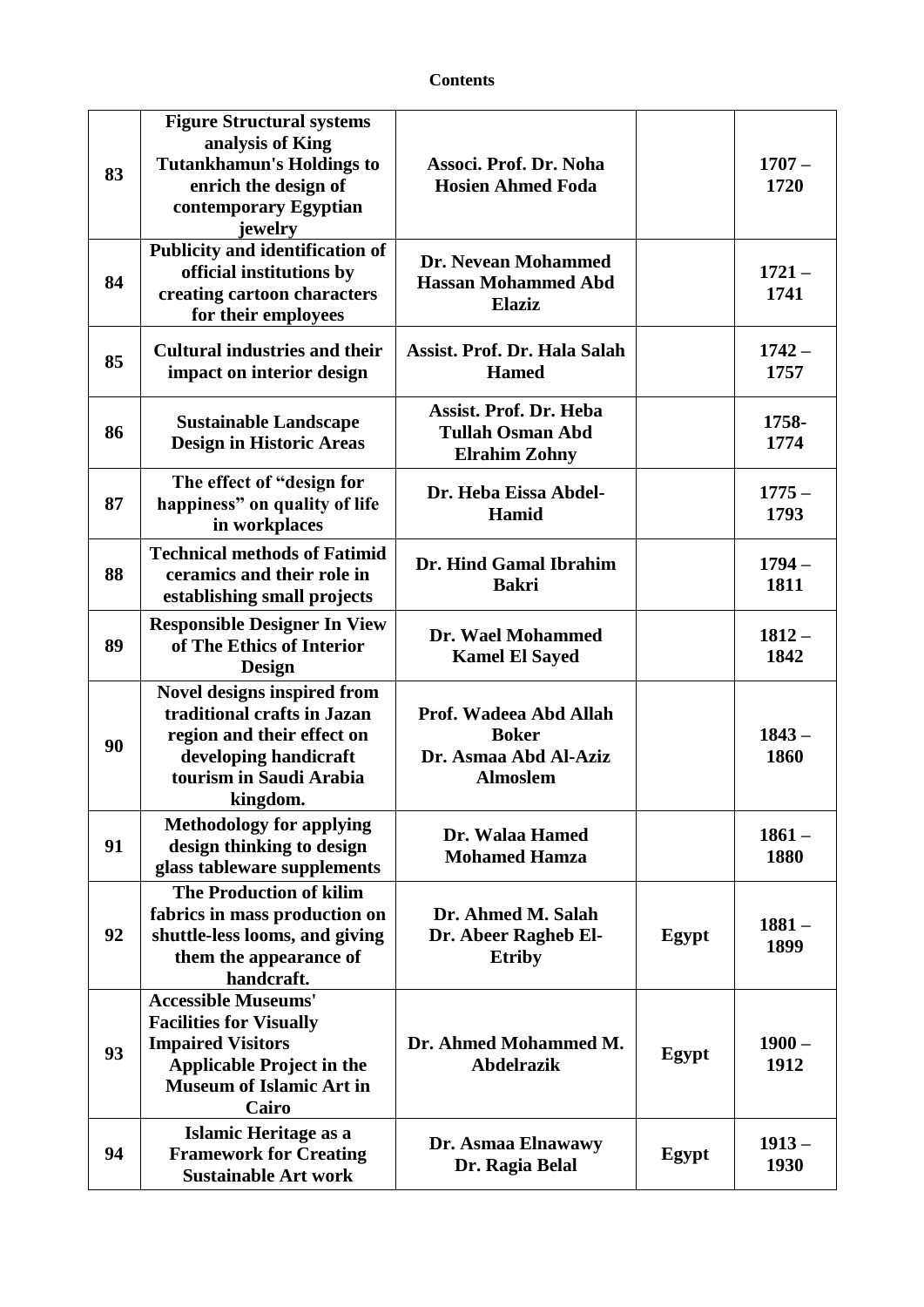| 95  | <b>Using Immersive media to</b><br>develop the most intuitive<br>way to build an Interactive<br><b>Animated Augmented Reality</b><br>(AR) experiences for Product<br>Design taking into<br>consideration the Covid-19<br>Pandemic. | Dr. Ayman Raafat Elgndy                                                                                                                                                  | Egypt                       | $1931 -$<br>1945 |
|-----|------------------------------------------------------------------------------------------------------------------------------------------------------------------------------------------------------------------------------------|--------------------------------------------------------------------------------------------------------------------------------------------------------------------------|-----------------------------|------------------|
| 96  | <b>Using Biophilia in Interior</b><br>Design and its impact factor<br>on performance's and<br>Wellbeing of the occupiers.                                                                                                          | Assist. Prof. Dr. Doaa<br><b>Ismail Ismail Attia</b>                                                                                                                     | Egypt                       | $1946 -$<br>1967 |
| 97  | The influence of Islamic<br><b>Culture on Service Design</b>                                                                                                                                                                       | <b>Assist. Prof. Dr. Hany</b><br><b>Mohammed El-saied</b><br><b>Assist. Prof. Dr. Osama</b><br><b>Youssef Mohammed</b><br><b>Researcher. Asmaa Ahmed</b><br><b>Hamdy</b> | Egypt                       | $1968 -$<br>1986 |
| 98  | <b>Interactive Isolation Care</b><br><b>System for COVID-19 IICS</b>                                                                                                                                                               | <b>Assist. Prof. Dr. Khaled</b><br><b>Farouk ElSendiony</b>                                                                                                              | Egypt                       | $1987 -$<br>2000 |
| 99  | <b>Benefit from technique of</b><br>virtual reality in designing<br>handmade textile                                                                                                                                               | Dr. Marwa Ahmed Abd Al-<br>Rahman                                                                                                                                        | Egypt                       | $2001 -$<br>2039 |
| 100 | The impact of interactive<br>learning and digital<br>technology in supporting<br>creativity and improving<br>teaching methods                                                                                                      | <b>Prof. Mona Abu Table</b><br>Prof. Samya Elshnawi                                                                                                                      | Egypt                       | $2040 -$<br>2056 |
| 101 | <b>Consumer value co-creation</b><br>impact on Egyptian tourism<br>through social media                                                                                                                                            | Dr. Nermin El Sayed Ali<br><b>Ahmed Abd El Halim</b>                                                                                                                     | Egypt                       | $2057 -$<br>2070 |
| 102 | <b>Manufacturing Wooden and</b><br><b>Armored Doors in the</b><br><b>Mamluk Era</b>                                                                                                                                                | Dr. Ola M. Mohammed<br><b>Ahmed</b>                                                                                                                                      | Egypt                       | $2071 -$<br>2092 |
| 103 | <b>Heritage Packaging Design</b><br><b>Inspired from Saudi Artist</b><br>Work<br>(case study on duty-free shop<br>products)                                                                                                        | Prof. Rania Fawzi<br><b>Mohammed Ali</b>                                                                                                                                 | Egypt                       | $2093 -$<br>2104 |
| 104 | <b>Winning Best Costume Oscar</b><br>2019 "Black Panther" A<br>model for Reformulating<br><b>Traditional Costumes into</b>                                                                                                         | <b>Prof. Rehab Ragab</b><br><b>Moahmoud Hassaan</b>                                                                                                                      | <b>Sultanate</b><br>of Oman | $2105 -$<br>2119 |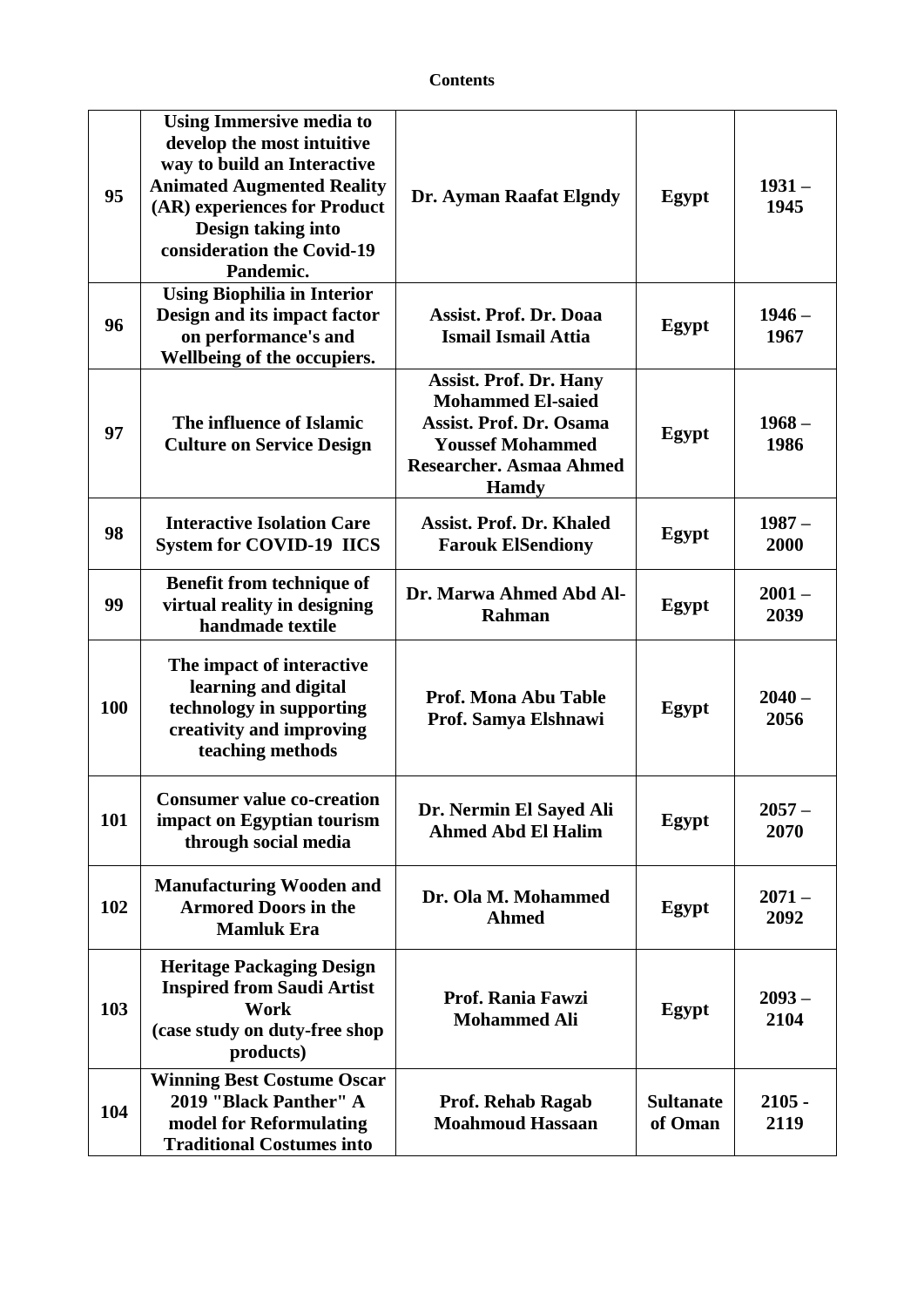| Re76 search in the field of human sciences |                                                                                                                                                                                                                              |                                                                                                                    |                  |  |  |
|--------------------------------------------|------------------------------------------------------------------------------------------------------------------------------------------------------------------------------------------------------------------------------|--------------------------------------------------------------------------------------------------------------------|------------------|--|--|
| 105                                        | <b>Analyzing Noise Abatement-</b><br><b>Related Architectural</b><br><b>Elements within Cairo's</b><br><b>Historical Religious Buildings</b><br>(An Analytic Study)                                                          | <b>Assist. Prof. Dr. Ahmed</b><br><b>Awwad Hussein</b>                                                             | $2120 -$<br>2133 |  |  |
| 106                                        | Moyens de promouvoir le<br>tourisme archéologique                                                                                                                                                                            | <b>Prof. Amal Yousfi</b><br>Dr. Bin Zghadi Muhammad                                                                | $2134 -$<br>2142 |  |  |
| 107                                        | The experience of the<br><b>Sultanate of Oman in</b><br>entrepreneurship education<br>in schools as an Approach to<br>support small industries in<br>local communities.                                                      | Dr. Hossam El Din Elsaid<br><b>Mohammad Ibrahim</b><br><b>Researcher / Turki bin</b><br>Khalid bin Saeed Al-Nafi'i | $2143 -$<br>2160 |  |  |
| 108                                        | <b>Restoration and</b><br>rehabilitation of ancient<br>buildings - Sabil Muhammad<br>Ali Pasha as a model of an<br>architectural masterpiece<br>that embraces the Egyptian<br><b>Textile Museum</b>                          | Dr. Dalia Ali Abdel-Aal El-<br><b>Sayed</b>                                                                        | $2161 -$<br>2172 |  |  |
| 109                                        | <b>Implementation of the</b><br>aesthetics of Mola Art<br>according to futurism<br>The proposed training »<br>workshop »                                                                                                     | Dr. Dalia Mohamed Abdel<br><b>Aziz Syed</b>                                                                        | $2173-$<br>2192  |  |  |
| 110                                        | <b>Sources of Al-Megrahi</b><br>Tlemceni in the history of the<br><b>Umayyad Mosque in</b><br>Cordoba<br>Nafh al-Tayeb's book is a<br>model                                                                                  | Assist. Prof. Dr. Rawya<br>Abd El Hamed SHafea.                                                                    | $2193 -$<br>2219 |  |  |
| 111                                        | <b>Activating the role of</b><br>educational and cultural<br>institutions to emphasize the<br>identity and personality of<br>the Egyptian civilization in<br>interior design and furniture<br>in the era of knowledge cities | Dr. Soad Abdel Haleem<br><b>Mahmoud</b>                                                                            | $2220 -$<br>2233 |  |  |
| 112                                        | A theoretical approach to the<br>meaning of art and its<br>relationship to society                                                                                                                                           | Dr. Souad Nezzari<br>Dr. Kaddour Noura                                                                             | $2234 -$<br>2252 |  |  |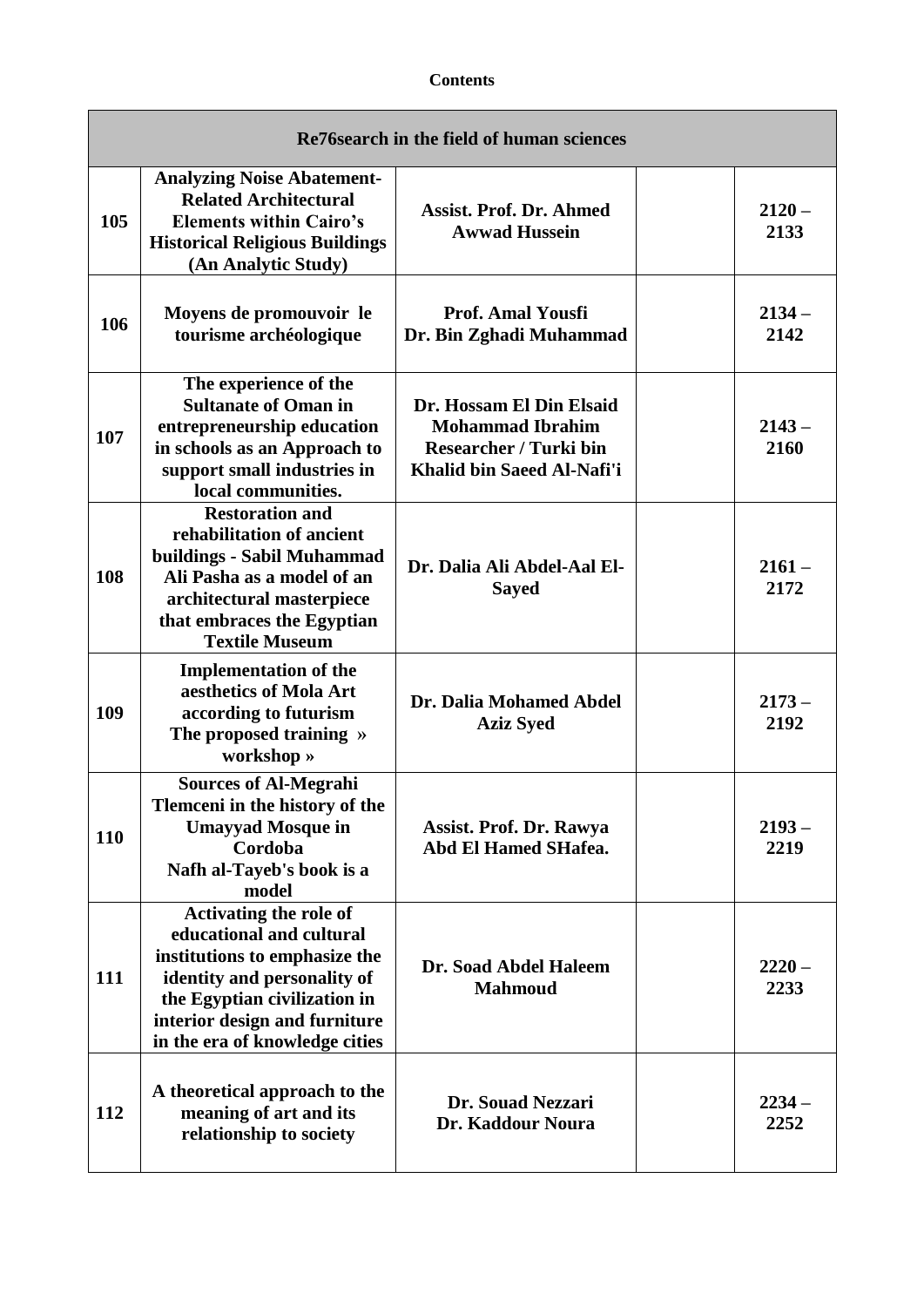| 113        | The scientific and life in the<br>city of Alexandria at the end<br>of the seventh century AH in<br>the light of journey of Ibn<br>Rashid al-sabti                                                                | <b>Dr. Samir Hamed</b><br><b>Mohamed Abdel-Rahim</b>                                                                                                  |       | $2253 -$<br>2260 |
|------------|------------------------------------------------------------------------------------------------------------------------------------------------------------------------------------------------------------------|-------------------------------------------------------------------------------------------------------------------------------------------------------|-------|------------------|
| 114        | The Role of Urban Heritage<br>and Cultural Tourism in<br><b>Economic Development The</b><br><b>Islamic Andalusian</b><br><b>Archeology in Spain</b>                                                              | Dr. Samira Malki                                                                                                                                      |       | $2261 -$<br>2274 |
| 115        | <b>Issues of identity and heritage</b><br>in Palestinian cinema                                                                                                                                                  | <b>Prof. Soheir Abdelraheem</b><br><b>Abo Eloyoun</b><br><b>Assist. Lect. Maram</b><br><b>Mahmoud Thabet</b><br><b>Mohamed</b>                        | Egypt | $2275 -$<br>2294 |
| 116        | The Madrasa of Osman<br>Pasha Maher in Cairo during<br>the Beginning of the<br><b>Twentieth Century AD</b><br><b>Archaeological with Artistic "</b><br><b>Study and Publishing for the</b><br><b>First Time"</b> | <b>Assit. Prof. Dr. Ghadeer</b><br><b>Dardier Afify Khalifa</b>                                                                                       | Egypt | $2295 -$<br>2323 |
| 117        | sandals of the Prophet<br>between Serah, history and<br>art                                                                                                                                                      | Prof. Mohamed Ali Abdel-<br><b>Hafeez</b>                                                                                                             | Egypt | $2324 -$<br>2360 |
| 118        | <b>The Style of Shadows</b><br><b>Formation as an Incentive to</b><br><b>Teaching Painting for Art</b><br><b>Education Students in the</b><br><b>Faculty of Specific Education</b>                               | Dr. Mona Ibrahim Hamdy<br><b>El Tobgy</b>                                                                                                             | Egypt | $2361 -$<br>2371 |
| 119        | The Ornamental heritage of<br>Gypsies around the world<br>between past and present                                                                                                                               | <b>Dr. Nihad Mohamed Sadek</b>                                                                                                                        | Egypt | $2372 -$<br>2387 |
| <b>120</b> | <b>Evolution of the Symbolic</b><br>and Expressive Connotations<br>of Anthology of Visual<br><b>Symbols in the Egyptian</b><br><b>Folklore</b>                                                                   | <b>Assist. Prof. Dr. Heba</b><br><b>Abdelmohsen Ali Mohamed</b><br><b>Nagy</b><br><b>Researcher. Esraa</b><br><b>Abdelfatah Hussein</b><br>Abdelfatah | Egypt | 2388 -<br>2411   |